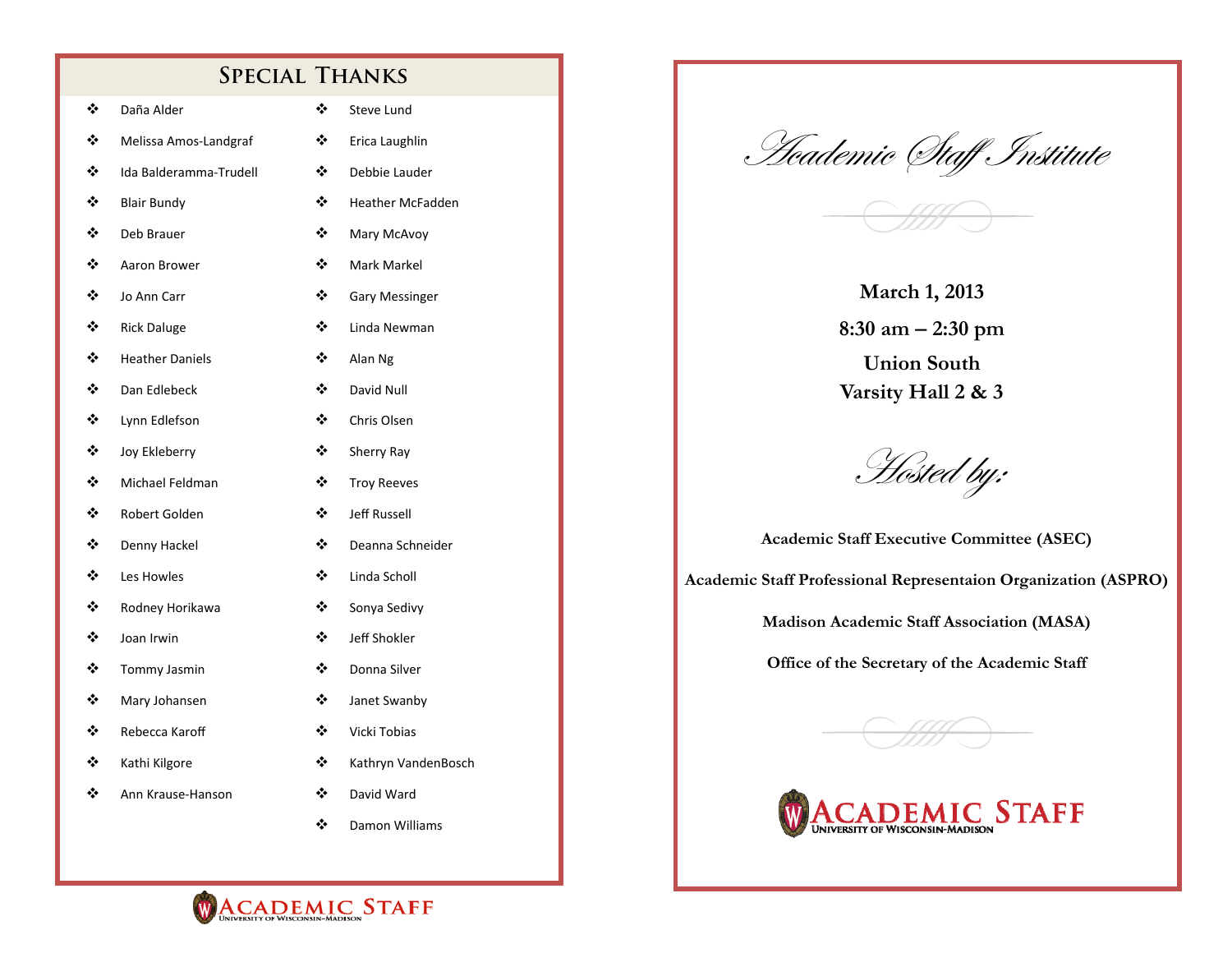| <b>Time</b>                                | <b>Agenda At-A-Glance</b>                                                                            | Location                              |
|--------------------------------------------|------------------------------------------------------------------------------------------------------|---------------------------------------|
| 8:30                                       | Registration-Coffee & Muffins                                                                        | Varsity Hall 2 & 3                    |
| $8:30 - 9:00$<br>10:00-1:45<br>$2:30-3:15$ | Academic Staff Oral History;<br>Visit Oral History Booths to record<br>your own academic staff story | Sift & Winnow<br><b>First Nations</b> |
| $8:50 - 9:00$                              | Welcome:<br>Jeff Shokler, ASEC Chair; Linda Scholl, MASA                                             | Varsity Hall 2 & 3                    |
| $9:00 - 10:00$                             | Keynote: David Ward, Interim Chancellor                                                              | Varsity Hall 2 & 3                    |
| $10:15 - 11:00$                            | <b>Session I</b>                                                                                     |                                       |
|                                            | Legislative Updates from ASPRO                                                                       | Landmark                              |
|                                            | Sustainability in a Time of Stress                                                                   | Northwoods                            |
|                                            | More Than Words Improvisation to Build<br>Communication                                              | Varsity Hall 2 & 3                    |
|                                            | Next Campus Diversity Plan - Conversation                                                            | Industry                              |
| $11:15 - 12:00$                            | <b>Session II</b>                                                                                    |                                       |
|                                            | Dreaming About Retirement?                                                                           | Landmark                              |
|                                            | What Are Your Rights as an Academic Staff<br>Member?                                                 | Varsity 2 & 3                         |
|                                            | Deans' Panel on Academic Staff Issues                                                                | Northwoods                            |
|                                            | Educational Innovators and Innovation                                                                | Industry                              |
| $12:00 - 12:45$                            | Lunch                                                                                                |                                       |
| $12:45 - 1:30$                             | <b>Session III</b>                                                                                   |                                       |
|                                            | The Cooperative Extension Approach to<br>Scholarly Work for Academic Staff                           | Landmark                              |
|                                            | UW-System Flexible Option:<br>A New Way To Degree Completion                                         | Industry                              |
|                                            | Leveraging Your Teams' Strengths<br>to Build a Brighter Future                                       | Varsity 2 & 3                         |
|                                            | HR Design: You Mean It's Not Over Yet?                                                               | Northwoods                            |
| $1:45 - 2:30$                              | Plenary<br>Michael Feldman: The World's Oldest<br>Professional Development                           | Varsity 2 & 3                         |



MASA

Provost's Office

 $\bullet$ 



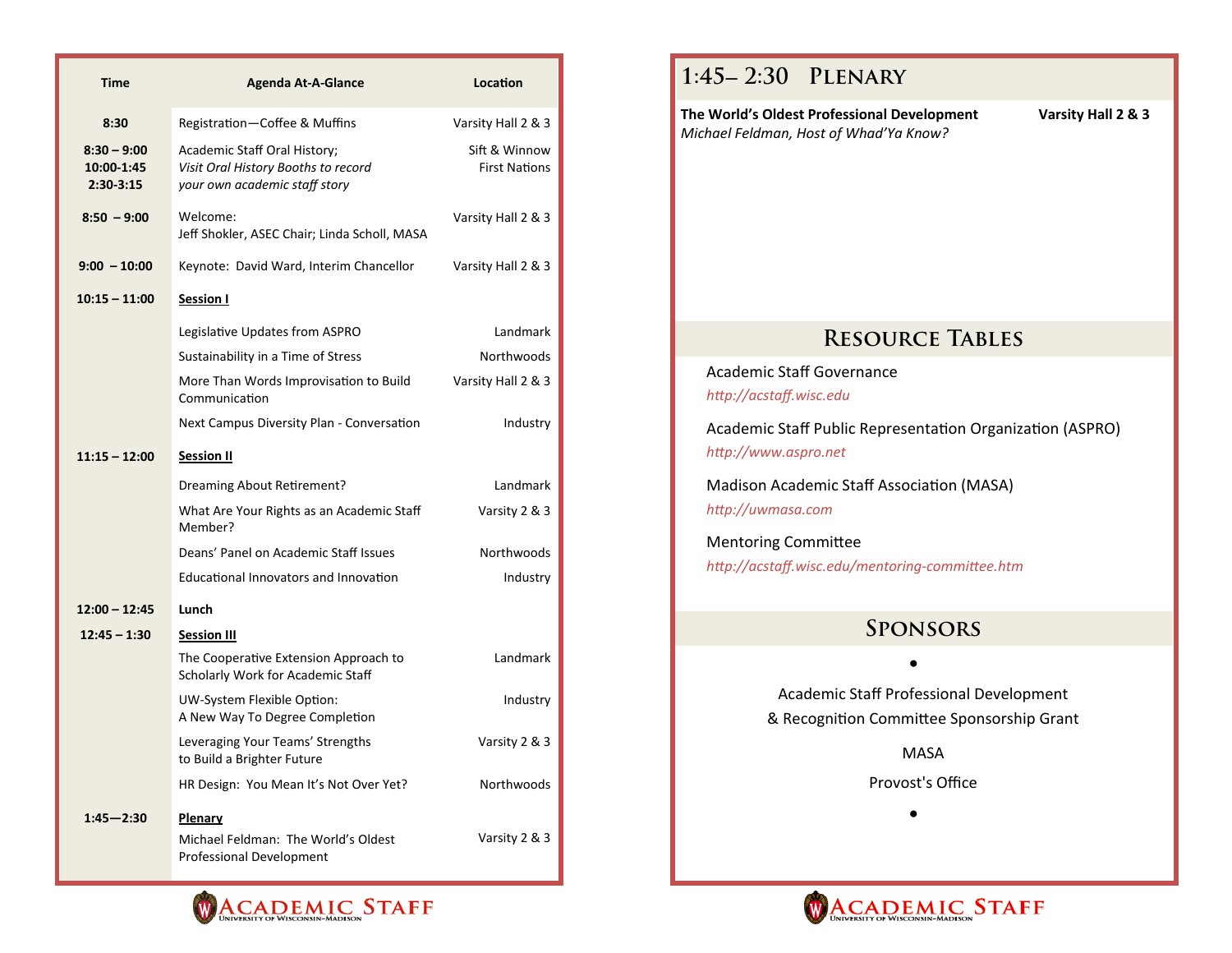# **12:451:30 Session III cont.**

### **UW–System Flexible OpƟon: Industry A New Way to Degree CompleƟon**

*Aaron Brower and Rebecca Karoff, UW System*

The UW System Flexible Option is a portfolio of degrees, certificates and courses drawn primarily from the UW System's existing program array that will be <sup>o</sup>ffered through formats that are self‐paced, competency‐based, and built on best-practice educational principles and learning science. UW System Flex is aimed at adult and non-traditional learners, most of whom already have some college credits, and who can most benefit from greater flexibility and access to quality education.

### **Leveraging Your Teams' Strengths Varsity Hall 2 & 3 to Build <sup>a</sup> Brighter Future**

*Ann Krause‐Hanson, Vice President of Academic Affairs, Mid‐State Technical College*

In *Strengths Based Leadership,* Tom Rath and Barry Conchie idenƟfy three keys to being a more effective leader: "knowing your strengths and investing in others' strengths, getting people with the right strengths on your team, and understanding and meeting the four basic needs of those who look to you for leadership." How do you invest in your team members? How can you use strengths to maximize team performance and develop others' leadership skills? In this session, we will explore ways to engage your team members' strengths to move forward your agenda while turning those strengths into performance, leading to a brighter future for your organization and your team members.

### **HR Design: You Mean It's Not Over Yet? Northwoods**

*Steve Lund, Academic Personnel Office*

*Heather Daniels, ASEC;*

Learn about what's on tap for the HR Design project. We will discuss the newest developments in the timeline, approvals from the Board of Regents and the Joint Committee on Employment Relations, and legislative changes. Find out how the hiring process will be changing starting July 1.

# **10:15—11:00 Session I**

#### **LegislaƟve Updates ‐ ASPRO Landmark**

*Kathi Kilgore, ASPRO Lobbyist; Janet Swandby, ExecuƟve Director*

Learn about the lobbying and public relations arm of the Academic Staff and how you can work with ASPRO to advance academic staff issues with legisla‐ tors, the Governor, and the UW Administration. In addition, find out the latest news regarding the next biennial budget and other legislation.

### **Sustainability in <sup>a</sup> Time of Stress Northwoods**

*Sonya Sedivy, Ad Hoc CommiƩee on the Impact of the Budge Repair Bill Jeff Shokler, ASEC Chair*

Human sustainability during times of stress is imperative to our own health and that of the university. Results of <sup>a</sup> survey on the impact of the budget repair bill on academic staff will illustrate some stress factors you may face. A discussion of tools and resources to address issues of stress will be led by Jeff Shokler. Participants will have the opportunity to meet with representatives from campus agencies and take part in activities that promote human sustainability.

#### **More ThanImprovisation to Build Communication** *Mary McAvoy, Theater Department*

**Words: Varsity Hall 2 & 3**

In this workshop, participants will engage with improvisational performance techniques to examine strategies for communication. Through these fun, game-like interactive exercises, participants will develop skills for developing awareness of employing the body (mind, voice, body language, and more) in sharing, receiving, and developing knowledge. No prior acting or performance experience required.